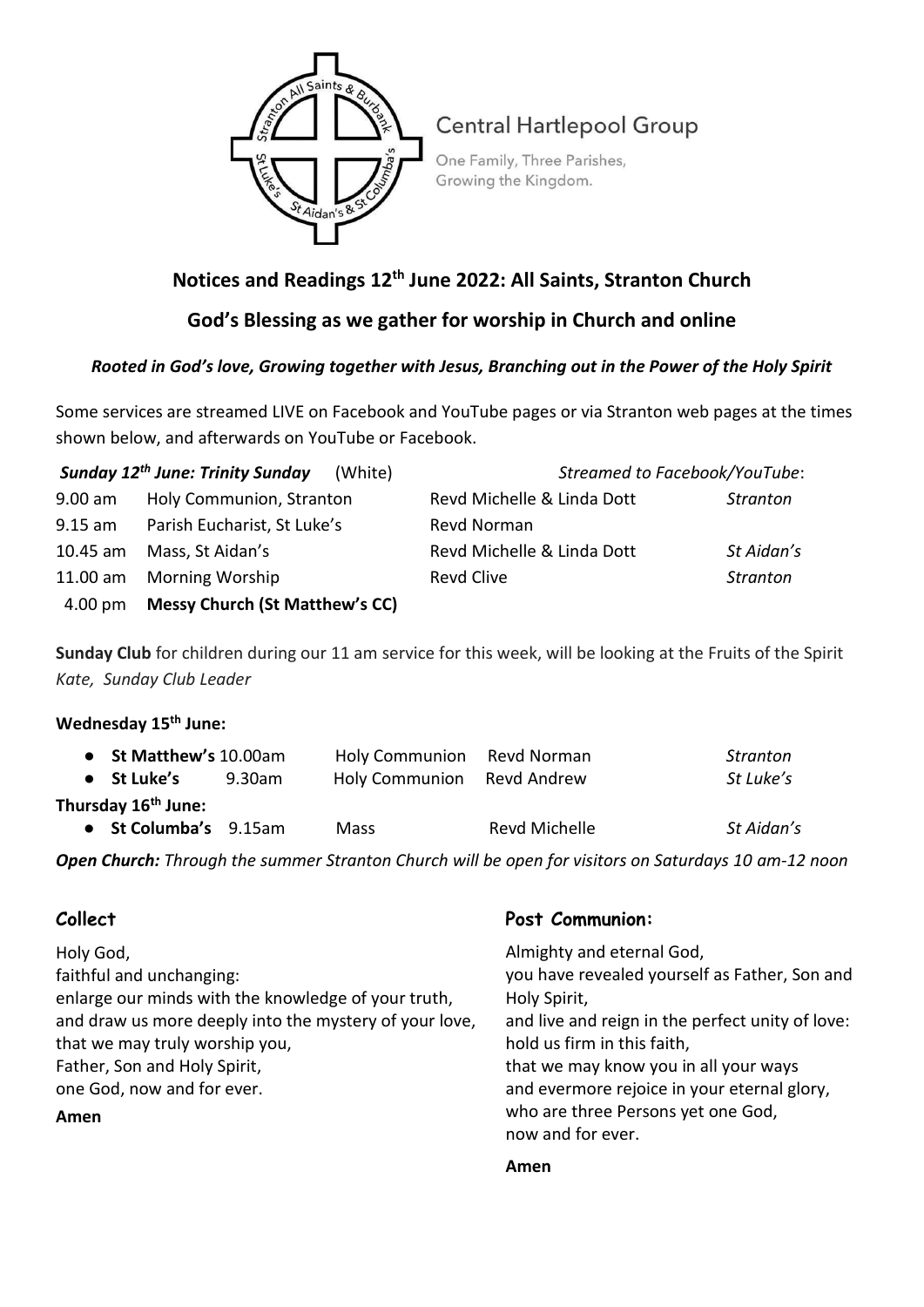#### **Readings: Romans 5: 1-5**

#### **Peace and Hope**

Therefore, since we have been justified through faith, we have peace with God through our Lord Jesus Christ, <sup>2</sup> through whom we have gained access by faith into this grace in which we now stand. And we boast in the hope of the glory of God.<sup>3</sup> Not only so, but we also glory in our sufferings, because we know that suffering produces perseverance; <sup>4</sup> perseverance, character; and character, hope. <sup>5</sup> And hope does not put us to shame, because God's love has been poured out into our hearts through the Holy Spirit, who has been given to us.

#### **John 16: 12-15:**

 $12$  "I have much more to say to you, more than you can now bear.  $13$  But when he, the Spirit of truth, comes, he will guide you into all the truth. He will not speak on his own; he will speak only what he hears, and he will tell you what is yet to come. <sup>14</sup> He will glorify me because it is from me that he will receive what he will make known to you. <sup>15</sup> All that belongs to the Father is mine. That is why I said the Spirit will receive from me what he will make known to you."

#### **Intercessions**

- We pray for peace where there is conflict, relief for asylum seekers refugees and the dispossessed, and freedom for the oppressed: We pray for relief for the people of Ukraine, and all conflict zones.
- We pray for those affected by flooding in India and Bangladesh and for the relief workers helping them.
- We pray for unity between Christians. We pray for all Churches in Hartlepool and for Churches Together Hartlepool. We pray for our joint outreach including the Foodbank and Town Pastors.
- We pray for appointment of a new Group incumbent to be inspired led and guided by the Holy Spirit
- We pray that we may be a Community of Hope that we may reach out with love and hope to the vulnerable and marginalised. Pray for Aneta, Emma and Hayley our Communities of Hope team.
- We pray for Andy, Kati and Eva Walsh in Brazil in their ministry with CMS.
- We pray for all those affected by the cost of living crisis,
- We pray for peace and healing for all who are unwell in body, mind or spirit, for those awaiting medical treatment, or are in hospital or recovering at home. We pray for those in isolation. We pray for those in care homes. We pray for Audrey, Hans, Marty, Henry, Nancy Fernie and Marie.
- We pray for all those who mourn, especially the family and friends of Anita Vincent and Ida Hodgman.

**Confirmation** There is a deanery confirmation at St Luke's in early July. Anyone interested in confirmation please chat with Clive, Michelle or a Church Warden

**Hartlepool foodbank** - Please support via COLLECTION POINT AT THE BACK OF CHURCH. The Foodbank currently needs- Tinned foods (Rice pudding, custard, tomatoes, soup, meat) Snacks (sweet & savoury)

#### **Norman and Julie's Final Weekend**

**A Ceilidh** is planned for **Saturday 18th June,** 6.30-10.00pm in St Matthew's Community Centre**.** Tickets now available (£2 adults, £1children, and £5 family ticket) from Maureen Anderson (in church, or phone the church office, 07305 550009): there will be a faith meal.

There will be one **Joint Communion Service** for the whole group at **10 am** on **Sunday 19 th June,** at Stranton Church *(no 9.00 am or 11:00 am Services).*

#### **4th Hartlepool Boys' Brigade- Summer Fayre: Saturday June 25th 2022**

St Matthews Community Centre 9.30 am - 12noon: Admission- £1.00 (Children free) "Bargains galore!" We are collecting Bric-a-Brac (No Clothing): for pick up if required, please ring George Bainbridge on 07816445829.

**Trash or Treasure Stall -** the social team will be running this stall at the BB Fayre in order to raise funds for parish social events. We would appreciate bottle donations (alcohol, soft drinks, water, soap, shower and bath gels, sauces, washing up liquids, also small toys/gifts for children). If you can help, please contact Trish on 01429 894006 or 07305 550009. Donations can be dropped off at the office or brought to church.

#### **St Luke's Garden Party** is planned for 2nd July.